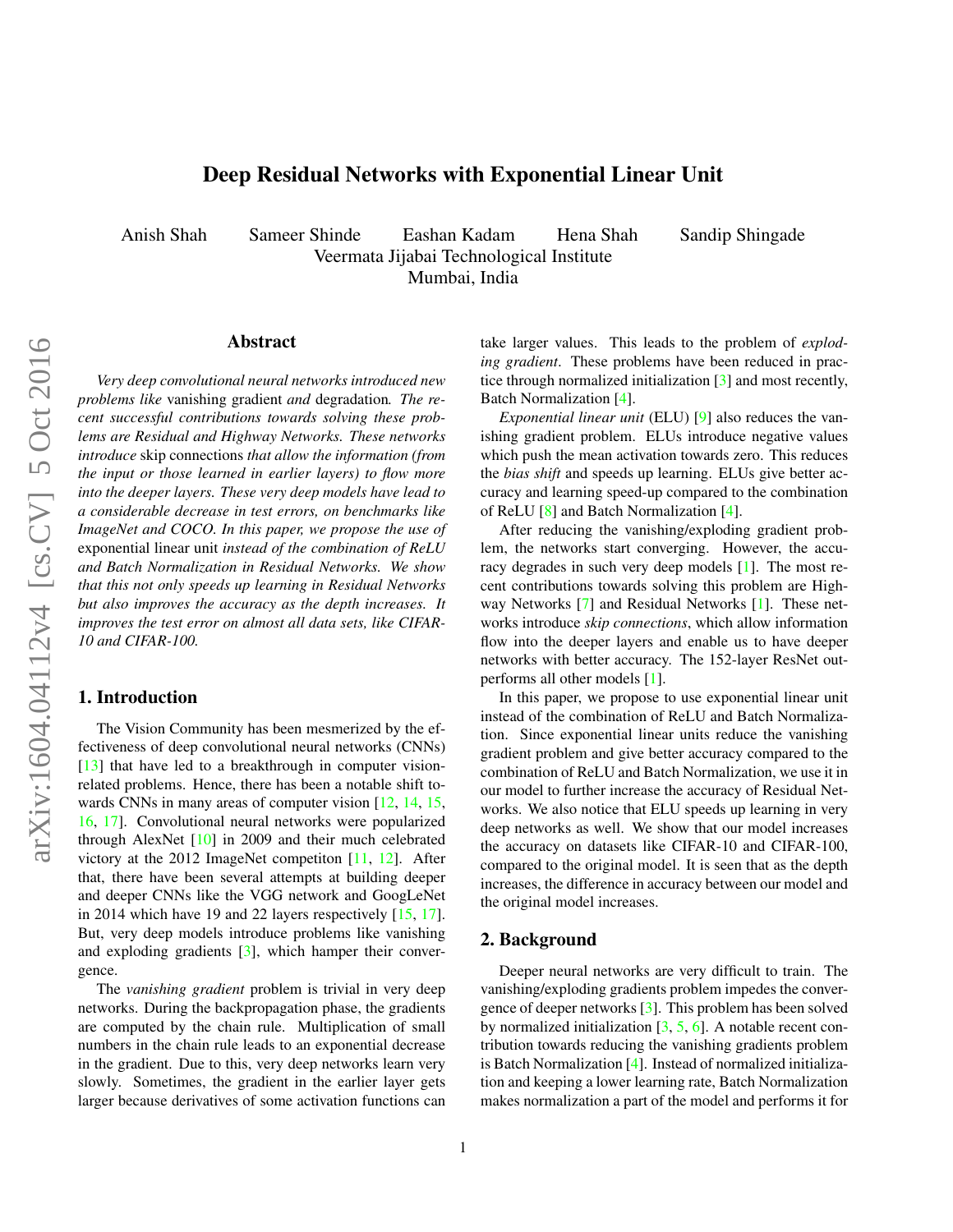<span id="page-1-3"></span><span id="page-1-0"></span>

Figure 1: An  $i^{th}$  Residual Block in a Residual Networks

each mini-batch.

Once the deeper networks start converging, a *degradation* problem occurs. Due to this, the accuracy degrades rapidly after it is saturated. The *training error* increases as we add more layers to a deep model, as mentioned in [\[2\]](#page-5-14). To solve this problem, several authors introduced skip connections to improve the information flow across several layers. Highway Networks [\[7\]](#page-5-11) have parameterized skip connections, known as *information highways*, which allow information to flow unimpeded into deeper layers. During the training phase, the skip connection parameters are adjusted to control the amount of information allowed on these *highways*.

Residual Networks (ResNets) [\[1\]](#page-5-10) utilize shortcut connections with the help of identity transformation. Unlike Highway Networks, these neither introduce extra parameter nor computation complexity. This improves the accuracy of deeper networks. With increasing depth, ResNets give better function approximation capabilities as they gain more parameters. The authors' hypothesis is that the plain deeper networks give worse function approximation because the gradients vanish when they are propagated through many layers. To fix this problem, they introduce skip connections to the network. Formally, If the output of  $i^{th}$  layer is  $H_i$  and  $\mathcal F$  represents multiple convolutional transformation from layer  $i - 1$  to i, we obtain

<span id="page-1-2"></span>
$$
H_i = ReLU(\mathcal{F}(H_{i-1}) + id(H_{i-1}))
$$
 (1)

where  $id(\cdot)$  represents the identity function and  $ReLU$ [\[8\]](#page-5-9) is the default activation function. Fig. [1](#page-1-0) illustrates the basic building block of a Residual Network which consists of multiple convolutional and Batch Normalization layers. The identity transformation,  $id(\cdot)$  is used to reduce the dimensions of  $H_{i-1}$  to match those of  $\mathcal{F}(H_{i-1})$ . In Residual Networks, the gradients and features learned in earlier layers are passed back and forth between the layers via the identity transformations  $id(\cdot)$ .

<span id="page-1-1"></span>

Figure 2: The rectified linear unit (ReLU) and Exponential Linear Unit (ELU,  $\alpha = 1.0$ )

Exponential Linear Unit (ELU) [\[9\]](#page-5-8) alleviates the vanishing gradient problem and also speeds up learning in deep neural networks which leads to higher classification accuracies. The *exponential linear unit* (ELU) is

$$
f(x) = \begin{cases} x & \text{if } x > 0\\ \alpha(exp(x) - 1) & \text{if } x \le 0 \end{cases}
$$

The ReLUs are non-negative and thus have mean activations larger than zero, whereas ELUs have negative values, which push the mean activations towards zero. ELUs saturate to a negative value when the input gets smaller. This decreases the forward propagated variation and information, which draws the mean activations to zero. Units with nonzero mean activations act as a bias for the next layer. If these units do not cancel each other out, then the learning causes a *bias shift* for units in the next layer. Therefore, ELUs decrease the bias shift as the mean activations are closer to zero. Less bias shift also speeds up learning by bringing standard gradient closer towards the unit natural gradient. Fig. [2](#page-1-1) shows the comparison of ReLU and ELU ( $\alpha = 1.0$ ).

# 3. Residual Networks with Exponential Linear Unit

#### 3.1. ResNet Architecture

The Residual Network in [\[1\]](#page-5-10) is a functional composition of L *residual blocks* (ResBlocks), each encoding the update rule  $(1)$ . Fig [1](#page-1-0) shows the schematic illustration of the  $i^{th}$  ResBlock. In this example,  $\mathcal F$  consists of a sequence of layers: Conv-BN-ReLU-Conv-BN, where Conv and BN stands for Convolution and Batch Normalization respectively. This construction scheme is adopted in all our experiments while reproducing the results of [\[1\]](#page-5-10). The function  $\mathcal F$  is parameterized by some set of parameters  $W_i$ , which we omit for notational simplicity. Normally, we use 64, 32 or 16 filters in the convolutional layers. The size of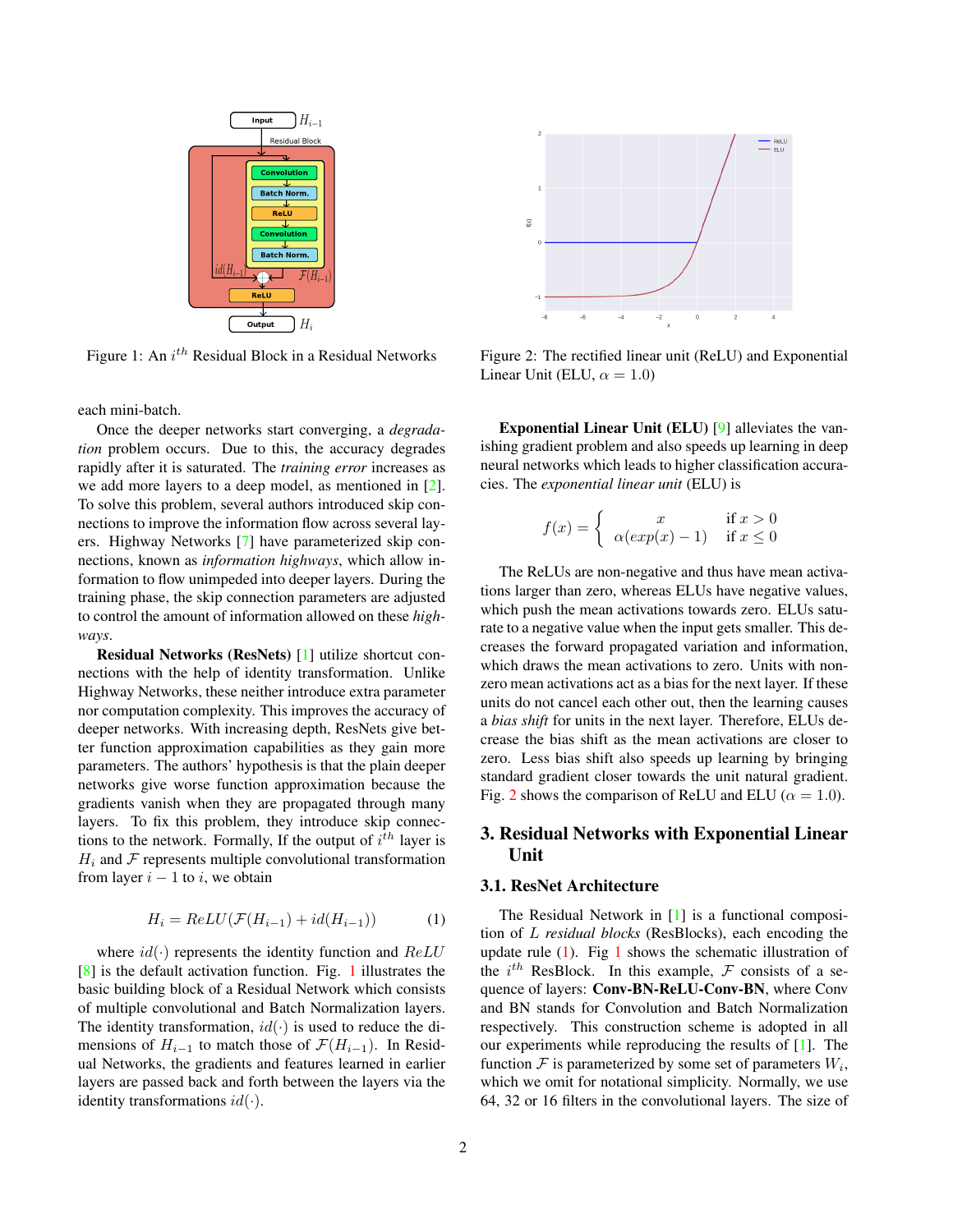<span id="page-2-2"></span><span id="page-2-0"></span>

Figure 3: An i<sup>th</sup> Residual Block with Exponential Linear Unit (ELU) in Residual Networks.

receptive field is  $3 \times 3$ . Although it does not seem attractive but, in practice it gives better accuracy without adding any overhead costs, as compared to plain networks.

#### 3.2. ResNet with ELU

In comparison with the ResNet model [\[1\]](#page-5-10), we use Exponential Linear Unit (ELU) in place of a combination of ReLU with Batch Normalization. Fig. [3](#page-2-0) illustrates our different experiments with ELUs in ResBlock.

### 3.2.1 Conv-ELU-Conv-ELU

In this model,  $F$  consists of a sequence of layers: **Conv-**ELU-Conv-ELU. Fig. [3a](#page-2-0) represents the basic building block of this experiment. We trained our model using the specification mentioned in [4.1.](#page-3-0) But we found that after few iterations, the gradients blew up. When the learning rate is decreased, the 20-layer model starts converging but to very less accuracy. The deeper models like 56 and 110 layer still do not converge after decreasing the learning rate. This model clearly fails as the trivial problem of exploding gradient can not be reduced in very deep models.

#### 3.2.2 ELU-Conv-ELU-Conv

This is a full pre-activation unit ResBlock [\[28\]](#page-6-2) with ELU. The sequence of layers is ELU-Conv-ELU-Conv. Fig. [3b](#page-2-0) highlights the basic ResBlock of this experiment. During the training of this model too, the gradients exploded after few iterations. Due to the exponential function, the gradients get larger and lead to exploding gradient problem. Even decreasing the learning rate also does not reduce this problem. We decided to add a Batch Normalization layer before Addition to control this problem.

<span id="page-2-1"></span>

Figure 4: Comparison of test error on CIFAR-10 for the original ResNet model and when ELU is placed after addition in our model.

### 3.2.3 Conv-ELU-Conv-BN and ELU after Addition

To control the exploding gradient, we added a Batch Normalization before addition. So, the sequence of layers in this ResBlock is Conv-ELU-Conv-BN and ELU after addition. Fig. [3c](#page-2-0) represents the ResBlock used in this experi-ment. Thus in this ResBlock, the update rule [\(1\)](#page-1-2) for the  $i^{th}$ layer is

$$
H_i = ELU(\mathcal{F}(H_{i-1}) + id(H_{i-1}))
$$
\n(2)

The Batch Normalization layer reduces the exploding gradient problem found in the previous two models. We found that this model gives better accuracy for 20-layer model. However, as we increased the depth of the network, the accuracy degrades for the deeper models. If the ELU activation function is placed after addtion, then the mean activation of the output pushes towards zero. This could be beneficial. However, this forces each skip connection to perturb the output. This has a harmful effect and we found that this leads to degradation of accuracy in very deep ResNets. Fig. [4](#page-2-1) depicts the effects of including ELU after addition in this ResBlock.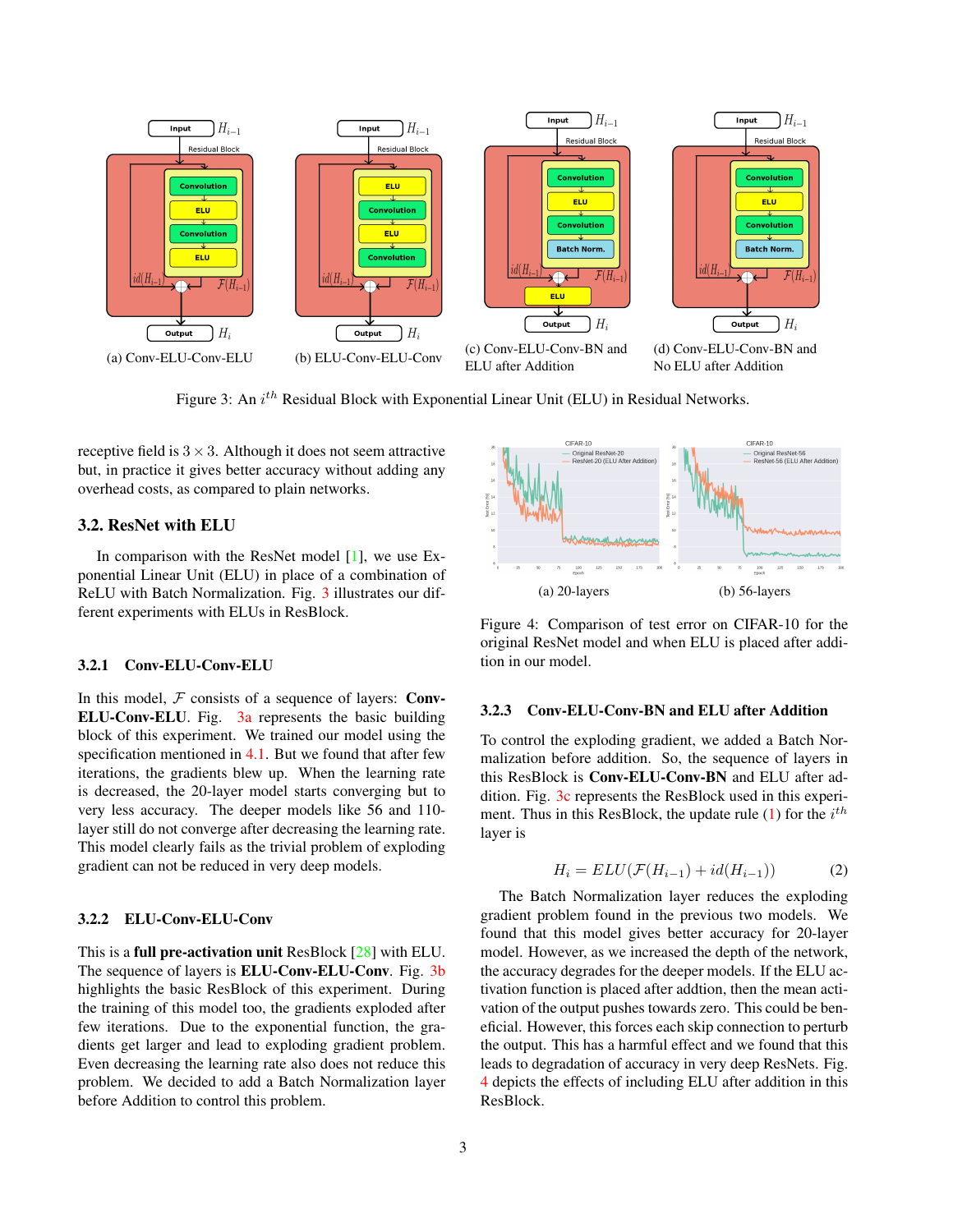<span id="page-3-2"></span><span id="page-3-1"></span>

Figure 5: Comparison of the learning behavior of our model and the original ResNet model on CIFAR-10 dataset. We compare the results for 20, 32, 44, 56 and 110-layers and show that our model significantly outperforms the original ResNet model.

#### 3.2.4 Conv-ELU-Conv-BN and No ELU after Addition

Fig. [3d](#page-2-0) gives an illustration of the basic building block of our model. Thus in our model,  $\mathcal F$  represents the following sequence of layers: Conv-ELU-Conv-BN. The update rule [\(1\)](#page-1-2) for the  $i^{th}$  layer is

$$
H_i = \mathcal{F}(H_{i-1}) + id(H_{i-1})
$$
\n(3)

This is the basic building block for all our experiments on CIFAR-10 and CIFAR-100 datasets. We show that not including ELU after addition does not degrade the accuracy, unlike the previous model. This ResBlock improves the learning behavior and the classification performance of the Residual Network.

### 4. Results

We empirically demonstrate the effectiveness of our model on a series of benchmark data sets: CIFAR-10 and CIFAR-100. In our experiments, we compare the learning behavior and the classification performance of both the models on the CIFAR-10 and CIFAR-100 datasets. The experiments prove that our model outperforms the original ResNet model in terms of learning behavior and classification performance on both the datasets. Finally, we compare the classification performance of our model with other previously published state-of-the-art models.

### <span id="page-3-0"></span>4.1. CIFAR-10 Analysis

The first experiment was performed on the CIFAR-10 dataset [\[10\]](#page-5-4), which consists of 50k training images and 10k test images in 10 classes. In our experiments, we performed training on the training set and evaluation on the test set.

The inputs to the network are  $32 \times 32$  images which are color-normalized. We use a  $3 \times 3$  receptive field in the convolution layer. We use a stack of  $6n$  layers with  $3 \times 3$  convolution on the feature maps of sizes {32, 16, 8} respectively, with  $2n$  on each feature map. The number of filters are {16, 32, 64} respectively. The original ResNet model ends with a global average pooling, a 10-way fully-connected layer and a softmax layer. In our model, we add an ELU activation function just before the global average pooling layer.

These two models are trained on a AWS g2.2xlarge instance (which has a single GPU) with a mini batch-size of 128. We use a weight decay of 0.0001 and a momentum of 0.9, and adopt the weight initialization in [\[5\]](#page-5-12) and BN [\[4\]](#page-5-7) but with no dropout. We start with a learning rate of 0.1 and divide by 10 after 81 epochs, and again divide by 10 after 122 epochs. We use the data augmentation mentioned in [\[18\]](#page-6-3) during the training phase: Add 4 pixels on each side and do a random  $32 \times 32$  crop from the padded image or its horizontal flip. During the testing phase, we only use a color-normalized  $32 \times 32$  image. Our experiments are executed on 20, 32, 44, 56 and 110-layer networks.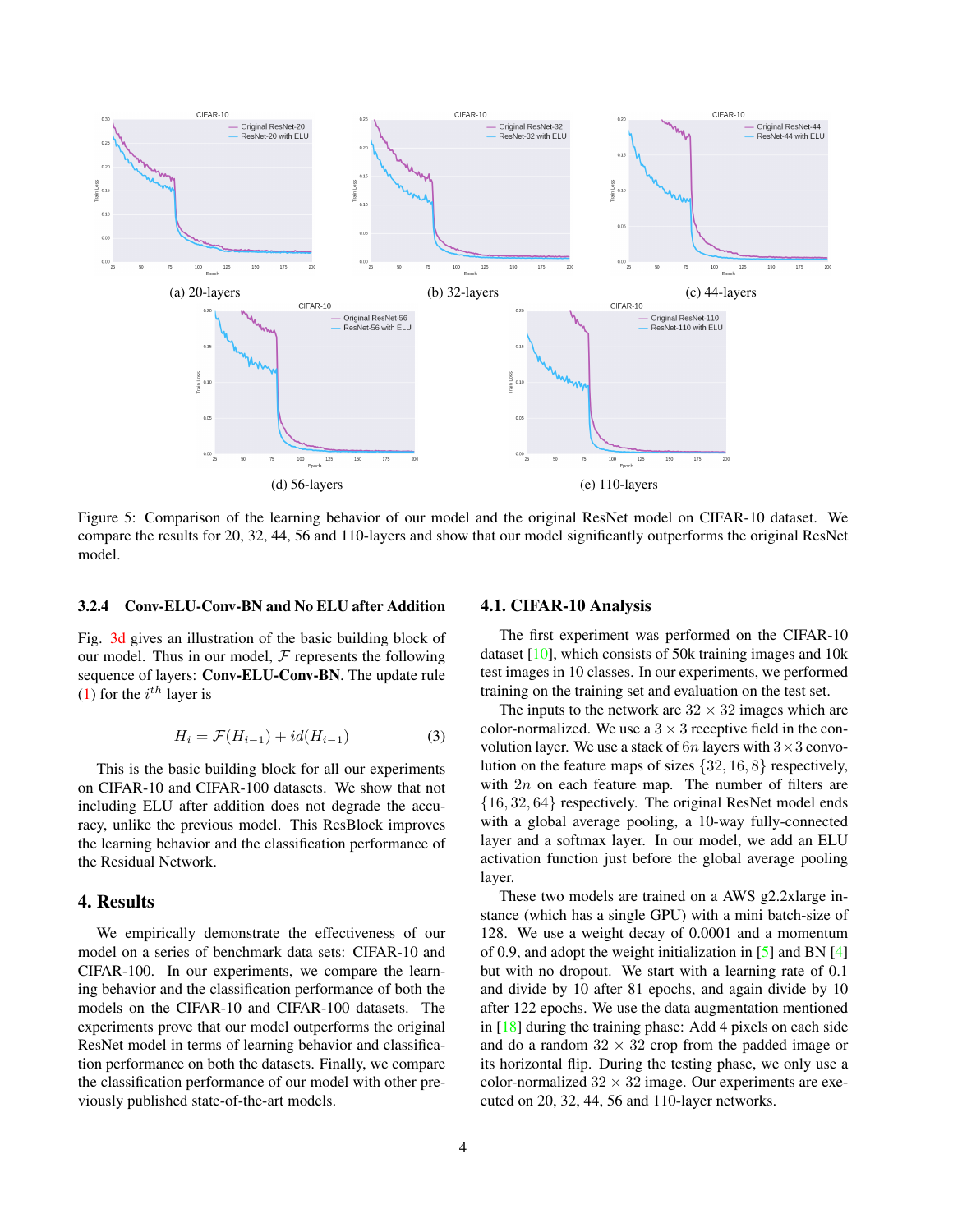<span id="page-4-3"></span><span id="page-4-0"></span>Table 1: Test error  $(\%)$  of our model compared to the original ResNet model. The test error of the original ResNet model refers to our reproduction of the experiments by He et al. [\[1\]](#page-5-10)

|     |      | Layers Original ResNet ResNet with ELU |
|-----|------|----------------------------------------|
| 20  | 8.38 | 8.32                                   |
| 32  | 7.51 | 7.30                                   |
| 44  | 7.17 | 6.93                                   |
| 56  | 6.97 | 6.31                                   |
| 110 | 6.42 | 5.62                                   |

#### 4.1.1 Learning Behavior

Fig. [5](#page-3-1) shows the comparison of learning behaviours between our model and the original ResNet model on CIFAR-10 dataset for 20, 32, 44, 56 and 110-layers. The graphs prove that for all the different number of layers, our model possesses a superior learning behavior and converges many epochs before the original model. As the depth of the model increases, our model also learns faster than the original model. The difference between the learning rate of these two models increases as the depth increases. Comparing Fig. [5a](#page-3-1) and Fig. [5e,](#page-3-1) we can easily notice the huge difference in learning rates for 20-layer and 110-layer models. After 125 epochs, both the models converge to almost the same value. But, our model has a slightly lower training loss compared to the original model.

#### 4.1.2 Classification Performance

Fig. [6](#page-5-15) illustrates the comparison of classification performance between our model and the original one on CIFAR-10 dataset for 20, 32, 44, 56 and 110 layers. We observe that for the 20-layer model, the test error is nearly the same for both the models. But, as the depth increases, our model significantly outperforms the original model. Table [1](#page-4-0) shows the test error for both the models from the epoch with the lowest validation error. Fig. [6](#page-5-15) shows that the gap between the test error of the two models increases as the depth is also increased.

#### 4.2. CIFAR-100 Analysis

Similar to CIFAR-10, the CIFAR-100 dataset [\[10\]](#page-5-4) also contains  $32 \times 32$  images with the same train-test split, but from 100 classes. For both the original model and our model, the experimental settings are exactly the same as those of CIFAR-10. We trained only for the 110-layer models as it gives us state-of-the-art results. Fig. [7a](#page-4-1) shows that for CIFAR-100 dataset as well, our model learns faster than the original ResNet model. The original model yields a test error of 27.23%, which is already state-of-the-art in

<span id="page-4-2"></span>Table 2: Test error  $(\%)$  of our model compared to other most competitive methods previously published. All these methods apply standard data augmentation on CIFAR-10 and CIFAR-100 datasets.

|                                            |                       | CIFAR-10 CIFAR-100                       |
|--------------------------------------------|-----------------------|------------------------------------------|
| Maxout $[20]$                              | 9.38                  |                                          |
| DropConnect [19]                           | 9.32                  |                                          |
| Net in Net $[21]$                          | 8.81                  |                                          |
| Deeply Supervised [18]                     | 7.97                  |                                          |
| Frac. Pool $[22]$                          |                       | 27.62                                    |
| All-CNN $[16]$                             | 7.25                  |                                          |
| Learning-Activation $[23]$                 | 7.51                  | 30.83                                    |
| $R$ -CNN $[24]$                            | 7.09                  |                                          |
| Scalable BO [25]                           | 6.37                  | 27.40                                    |
| Highway Networks [26]                      | 7.60                  | 32.24                                    |
| Gen. Pool [27]                             | 6.05                  |                                          |
| ResNet $[1]$                               | 6.42                  | 27.23                                    |
| ResNet with ELU                            | 5.62                  | 26.55                                    |
| CIFAR-100                                  |                       | CIFAR-100                                |
| Original ResNet-110<br>ResNet-110 with ELU |                       | Original ResNet-11<br>ResNet-110 with EL |
|                                            |                       |                                          |
|                                            | Test Error [96]<br>35 |                                          |

<span id="page-4-1"></span>(a) Learning Behavior (b) Classification Performance

Figure 7: Comparison of our model and the original ResNet model on CIFAR-100 dataset. We show that our model has superior learning behavior and classification performance compared to the original ResNet model.

CIFAR-100 with standard data augmentation. Our model reduces the test error to 26.55% and is again one of the best published single model performances. Fig. [7b](#page-4-1) shows that the test error of our model is much lower from the starting epoch itself. Table [2](#page-4-2) shows the comparison of our result with other previously published results on the CIFAR-10 and CIFAR-100 datasets.

### 5. Conclusions

In this paper, we introduce Residual Networks with exponential linear units which learn faster than the current Residual Networks. They also give better accuracy than the original ones when the depth is increased. On datasets like CIFAR-10 and CIFAR-100, we improve beyond the current state-of-the-art in terms of test error, while also learning faster than these models using ELUs. ELUs push the mean activations towards zero as they introduce small negative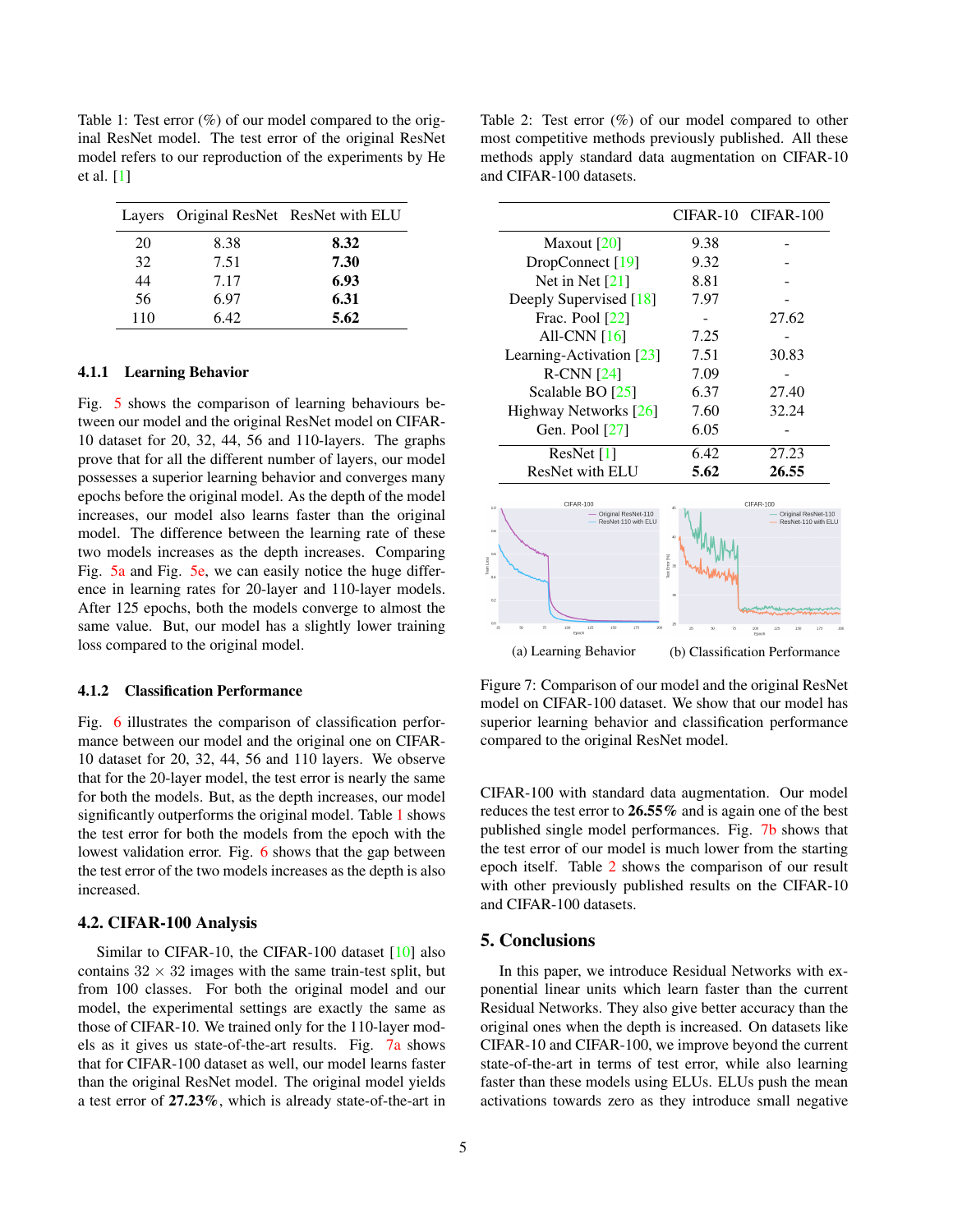<span id="page-5-15"></span>

Figure 6: Comparison of the classification performance of our model and the original ResNet model for 20, 32, 44, 56, and 110-layers. We observe that our model outperforms the original one.

values. This reduces the bias shift and increases the learning speed. Our experiments show that not only does our model have superior learning behavior, but it also provides better accuracy as compared to the current model on CIFAR-10 and CIFAR-100 datasets. This enables the researchers to use very deep models and also increase their learning behavior and classification performance at the same time.

### References

- <span id="page-5-10"></span>[1] He, K., Zhang, X., Ren, S., Sun, J.: Deep residual learning for image recognition. arXiv preprint arXiv:1512.03385 (2015) [1,](#page-0-0) [2,](#page-1-3) [3,](#page-2-2) [5](#page-4-3)
- <span id="page-5-14"></span>[2] He, K., J. Sun, J.: Convolutional neural networks at constrained time cost. In CVPR, 2015 [2](#page-1-3)
- <span id="page-5-6"></span>[3] Glorot, X., Bengio, Y.: Understanding the difficulty of training deep feedforward neural networks. In AISTATS, 2010. [1](#page-0-0)
- <span id="page-5-7"></span>[4] Ioffe, S., Szegedy, C.: Batch normalization: Accelerating deep network training by reducing internal covariate shift. In ICML, 2015. [1,](#page-0-0) [4](#page-3-2)
- <span id="page-5-12"></span>[5] He, K., Zhang, X., Ren, S., Sun, J.: Delving deep into rectifiers: Surpassing human-level performance on imagenet classification. In ICCV, 2015 [1,](#page-0-0) [4](#page-3-2)
- <span id="page-5-13"></span>[6] LeCun, Y., Bottou, L., Orr, G. B., Muller, K.R.: Efficient backprop. In Neural Networks: Tricks of the Trade, pages 950. Springer, 1998. [1](#page-0-0)
- <span id="page-5-11"></span>[7] Srivastava, R.K., Greff, K., Schmidhuber, J.: Highway networks. arXiv preprint arXiv:1505.00387 (2015) [1,](#page-0-0) [2](#page-1-3)
- <span id="page-5-9"></span>[8] Nair, V., Hinton, G.E.: Rectified linear units improve restricted boltzmann machines. In: Proceedings of the 27th International Conference on Machine Learning (ICML-10). (2010) 807-814 [1,](#page-0-0) [2](#page-1-3)
- <span id="page-5-8"></span>[9] Clevert, D., Unterthiner, T., Hochreiter, S.: Fast and accurate deep network learning by Exponential Linear Units (ELUs). arXiv preprint arXiv:1511.07289 (2015) [1,](#page-0-0) [2](#page-1-3)
- <span id="page-5-4"></span>[10] Krizhevsky, A., Hinton, G.: Learning multiple layers of features from tiny images (2009) [1,](#page-0-0) [4,](#page-3-2) [5](#page-4-3)
- <span id="page-5-5"></span>[11] Deng, J., Dong, W., Socher, R., Li, L.J., Li, K., Fei-Fei, L.: Imagenet: A large-scale hierarchical image database. In: Computer Vision and Pattern Recognition, 2009. CVPR 2009. IEEE Conference on, IEEE (2009) 248255 [1](#page-0-0)
- <span id="page-5-1"></span>[12] Krizhevsky, A., Sutskever, I., Hinton, G.: Imagenet classification with deep convolutional neural networks. In NIPS, 2012. [1](#page-0-0)
- <span id="page-5-0"></span>[13] LeCun, Y., Boser, B., Denker, J. S., Henderson, D., Howard, R. E., Hubbard, W., Jackel, L. D.: Backpropagation applied to handwritten zip code recognition. Neural computation, 1989 [1](#page-0-0)
- <span id="page-5-2"></span>[14] Sermanet, P., Eigen, D., Zhang, X., Mathieu, M., Fergus, R., LeCun, Y.: Overfeat: Integrated recognition, localization and detection using convolutional networks. arXiv preprint arXiv:1312.6229 (2013) [1](#page-0-0)
- <span id="page-5-3"></span>[15] Simonyan, K., Zisserman, A.: Very deep convolutional networks for largescale image recognition. arXiv preprint arXiv:1409.1556 (2014) [1](#page-0-0)